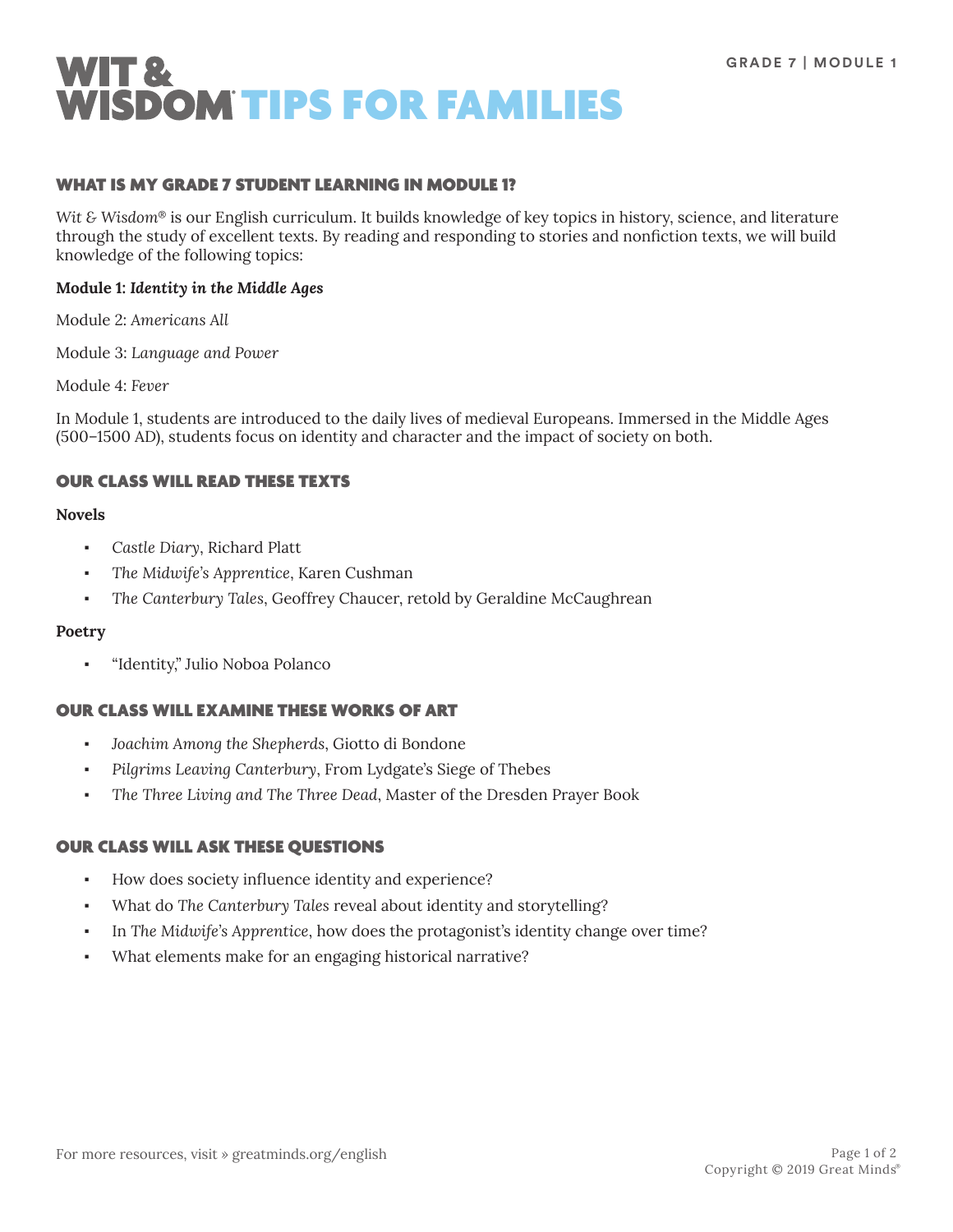# QUESTIONS TO ASK AT HOME

As your Grade 7 student reads, ask:

What do you notice and wonder?

# BOOKS TO READ AT HOME

- *Good Masters! Sweet Ladies!: Voices from a Medieval Village*, Laura Amy Schlitz
- *Traveling Man: The Journey of Ibn Battuta 1325–1354*, James Rumford
- *Miguel's Brave Knight: Young Cervantes and his Dream of Don Quixote*, Margarita Engle
- *Manners and Customs in the Middle Ages*, Marsha Groves
- Cathedral: The Story of Its Construction, David Macaulay
- *The Royal Kingdoms of Ghana, Mali, and Songhay: Life in Medieval Africa*, Patricia McKissack and Fredrick McKissack
- *The Inquisitor's Tale: Or, The Three Magical Children and Their Holy Dog*, Adam Gidwitz
- *A Proud Taste for Scarlet and Miniver*, E.L. Konigsburg
- *Crispin: The Cross of Lead*, Avi
- *The Kite Fighters*, Linda Sue Park
- *A Single Shard*, Linda Sue Park
- The Door in the Wall, Marguerite de Angeli
- Adam of the Road, Elizabeth Janet Gray
- *Catherine, Called Birdy*, Karen Cushman

## IDEAS FOR DISCUSSING SOCIETY, IDENTITY, AND THE MIDDLE AGES

You can talk about identity and society at any time, anywhere. Ask:

- How do you think our society influences your identity?
- How does our society differ from that in the Middle Ages?
- If you wrote a historical narrative about our society, who would be the characters? Where would it take place?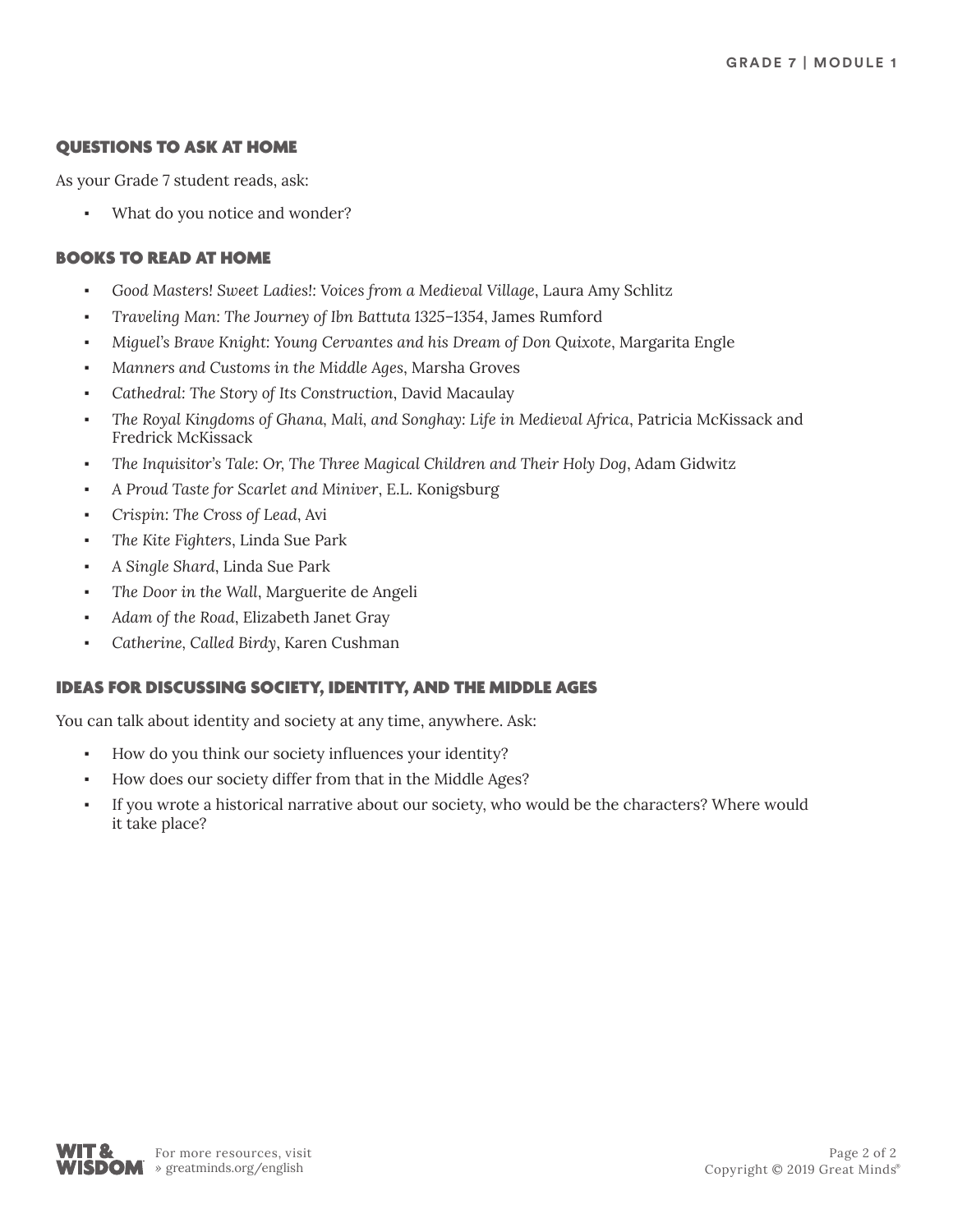

## WHAT IS MY GRADE 7 STUDENT LEARNING IN MODULE 2?

*Wit & Wisdom*® is our English curriculum. It builds knowledge of key topics in history, science, and literature through the study of excellent texts. By reading and responding to stories and nonfiction texts, we will build knowledge of the following topics:

Module 1: *Identity in the Middle Ages*

### **Module 2:** *Americans All*

Module 3: *Language and Power*

Module 4: *Fever*

In Module 2, students will explore how we react when faced with war. The World War II experiences of Japanese Americans and Native Americans show how the war affected Americans in different ways. Students ask: How did World War II affect individuals?

# OUR CLASS WILL READ THESE TEXTS

#### **Memoir**

▪ *Farewell to Manzanar*, Jeanne Wakatsuki Houston and James D. Houston

### **Novel**

▪ *Code Talker*, Joseph Bruchac

#### **Biography**

"Benjamin O. Davis, Jr.," Alexis O'Neill

### **Historical Account**

- "Navajo Code Talkers," Harry Gardiner
- "Pearl Harbor and World War II," Brandon Marie Miller and Mark Clemens
- "Relocation Camps," Craig Blohm
- "World War II Internment of Japanese Americans," Alan Taylor

#### **Articles**

Pearl Harbor Headlines

### **Music**

"A Beautiful Dawn," Radmilla Cody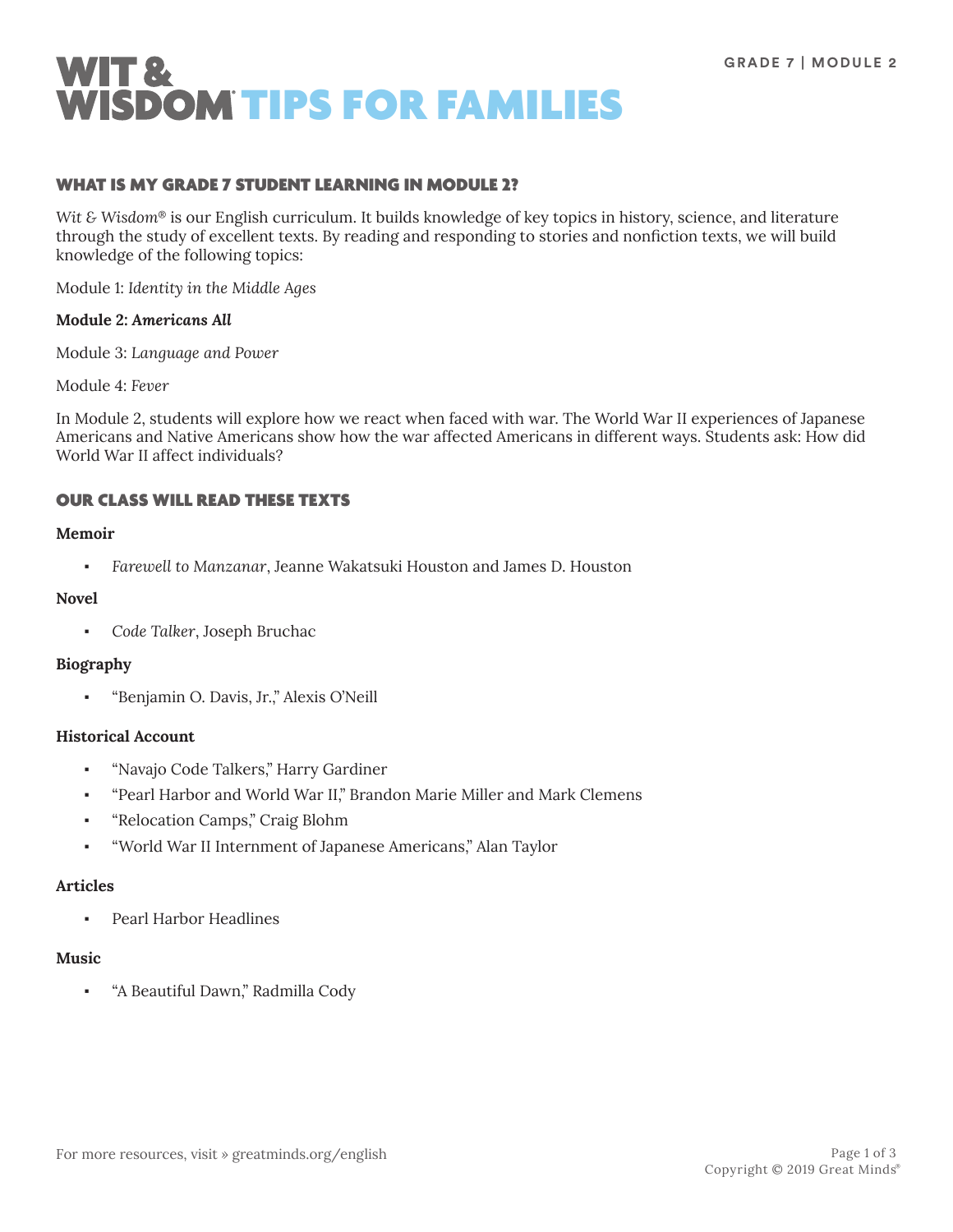# OUR CLASS WILL EXAMINE THESE WORKS OF ART

# **Photography**

- *Manzanar from Guard Tower,* Ansel Adams
- *Photograph of Flag Raising on Iwo Jima, 02/23/1945*, Joe Rosenthal
- *Roy Takeno, outside Free Press Office*, Ansel Adams
- *School Children*, Ansel Adams

# **Posters**

- "Americans All"
- "United We Win"

# OUR CLASS WILL ASK THESE QUESTIONS

- What does being Navajo mean to the protagonist of *Code Talker*?
- How does Ned's Navajo identity provide strength during times of challenge?
- What did the Wakatsukis experience during World War II and how did it affect them?
- How did World War II affect individuals?

# QUESTIONS TO ASK AT HOME

As your Grade 7 student reads, ask:

- What's happening?
- What does a closer look at words and illustrations reveal about this text's deeper meaning?

# BOOKS TO READ AT HOME

- *Eddie's Wa*r, Carol Fisher Saller
- Weedflower, Cynthia Kadohata
- *Wolf Hollow*, Lauren Wolk
- Dear Miss Breed: True Stories of the Japanese American Incarceration During World War II and a Librarian *Who Made a Difference*, Joanne Oppenheim
- *Navajo Code Talkers*, Nathan Aaseng
- *Courage Has No Color, The True Story of the Triple Nickles: America's First Black Paratroopers,*  Tanya Lee Stone
- Freedom Flyers: The Tuskegee Airmen of WWII, J. Todd Moye
- *Milkweed*, Jerry Spinelli
- The War That Saved My Life, Kimberly Brubaker Bradley
- The War I Finally Won, Kimberly Brubaker Bradley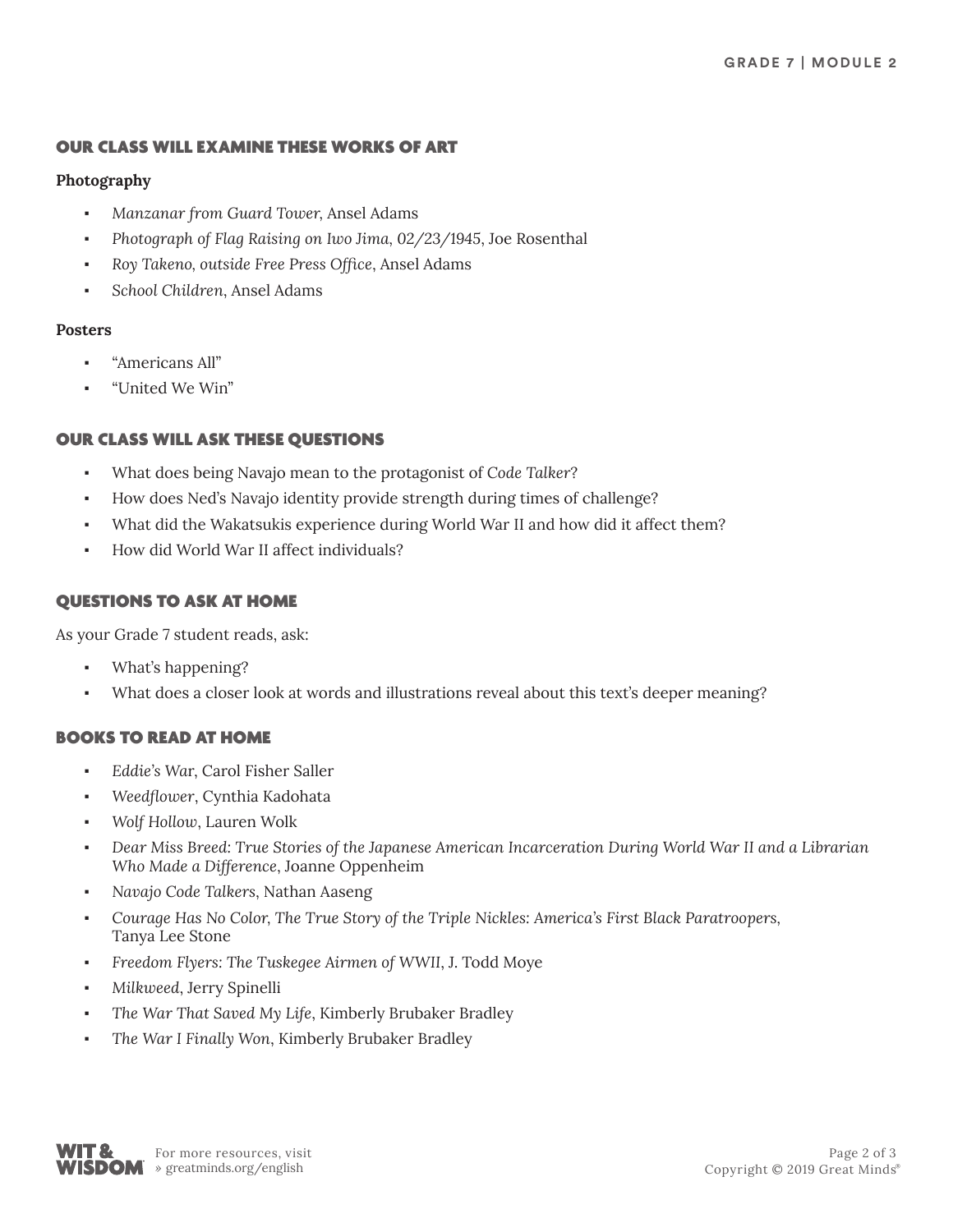- *Hana's Suitcase: The Quest to Solve a Holocaust Mystery*, Karen Levine
- The Boys Who Challenged Hitler, Phillip Hoose
- *The Boy on the Wooden Box: How the Impossible Became Possible…on Schindler's List*, Leon Leyson

# IDEAS FOR DISCUSSING WORLD WAR II

Watch movies together with your Grade 7 student that depict the experiences of various Americans during World War II, such as *The Diary of Anne Frank*, *Bridge on the River Kwai*, and *The Battle of Midway*. Ask:

- What do the characters' identities mean to them during this difficult time?
- How did the characters' experiences during World War II affect them?
- How did World War II affect these individuals?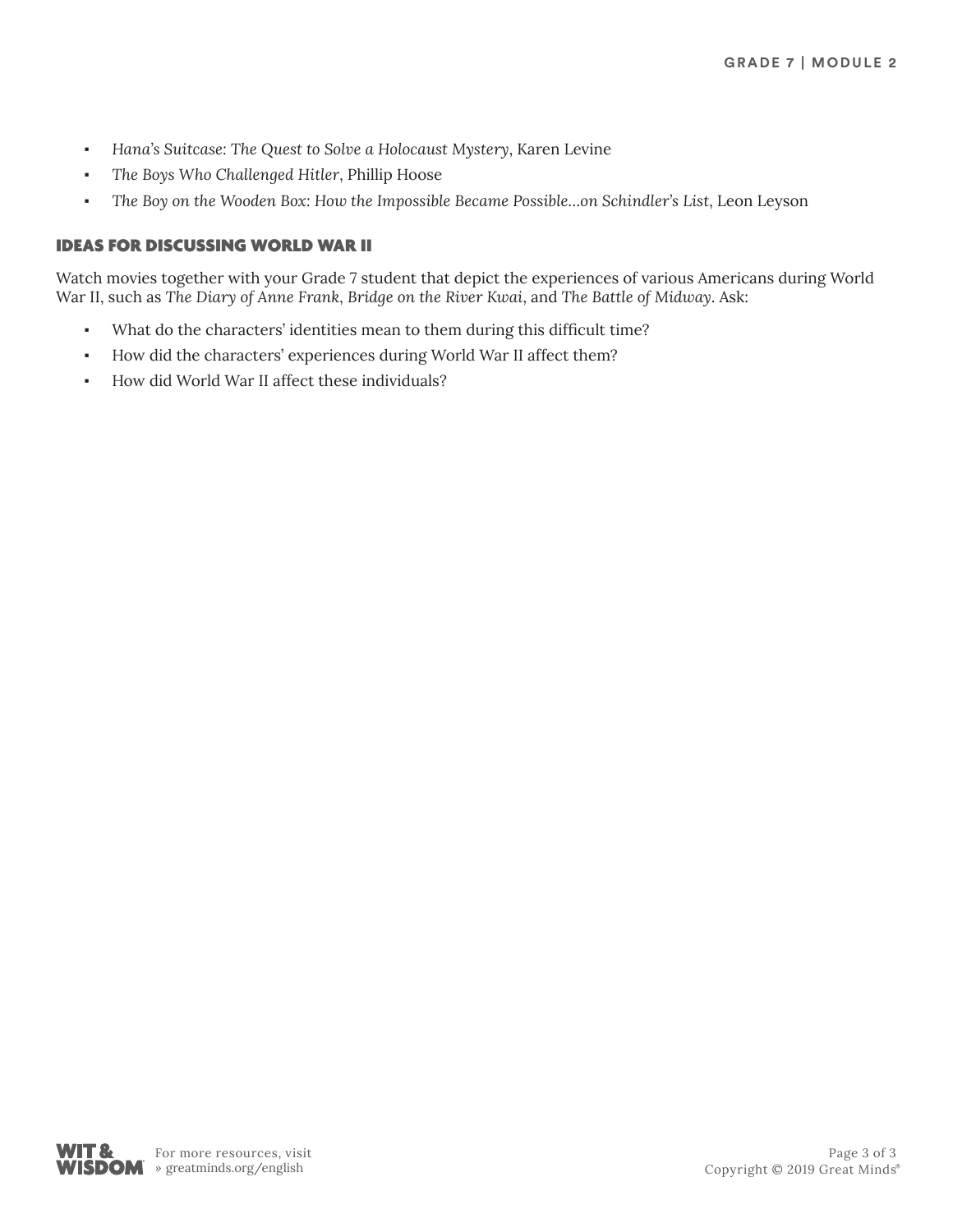

## WHAT IS MY GRADE 7 STUDENT LEARNING IN MODULE 3?

*Wit & Wisdom*® is our English curriculum. It builds knowledge of key topics in history, science, and literature through the study of excellent texts. By reading and responding to stories and nonfiction texts, we will build knowledge of the following topics:

Module 1: *Identity in the Middle Ages*

Module 2: *Americans All*

### **Module 3:** *Language and Power*

Module 4: *Fever*

In Module 3, students have many rich and engaging opportunities to explore the power of language to inspire, persuade, and control. Throughout, students ask: What is the power of language?

## OUR CLASS WILL READ AND VIEW THESE TEXTS

### **Novel (Literary)**

▪ *Animal Farm*, George Orwell

### **Poetry**

- *"B' (If I Should Have a Daughter),"* Sarah Kay (text and video)
- *"'Hope' is the thing with feathers—,"* Emily Dickinson (text and video)
- *"Dreams,"* Langston Hughes (text and video)
- *"Caged Bird,"* Maya Angelou (text and video)
- *"First They Came for the Communists,"* Martin Niemoller

#### **Speeches**

- Inaugural Address, John F. Kennedy (text and video)
- Address to the United Nations Youth Assembly, Malala Yousafzai (text and video)
- "I Have a Dream," Martin Luther King Jr. (text and video)

## **Articles**

- "'Ask Not...': JFK's Words Still Inspire 50 Years Later," Nathan Rott
- "Thanks to Malala: Top 3 Ways Malala Has Changed the World," Alex Harris
- "Is Martin Luther King's 'I Have a Dream' the Greatest in History?" Emma Mason
- "How Advertising Targets Our Children," Perri Klass

#### **Historical Accounts**

- Excerpts from "Friedrich Engels, Revolutionary, Activist, Unionist, and Social Investigator," Rosalie Baker
- Excerpts from "Grandeur at Abu Simbel," Steven Snape
- Excerpts from "Let's Tour the Temple," Ramadan B. Hussein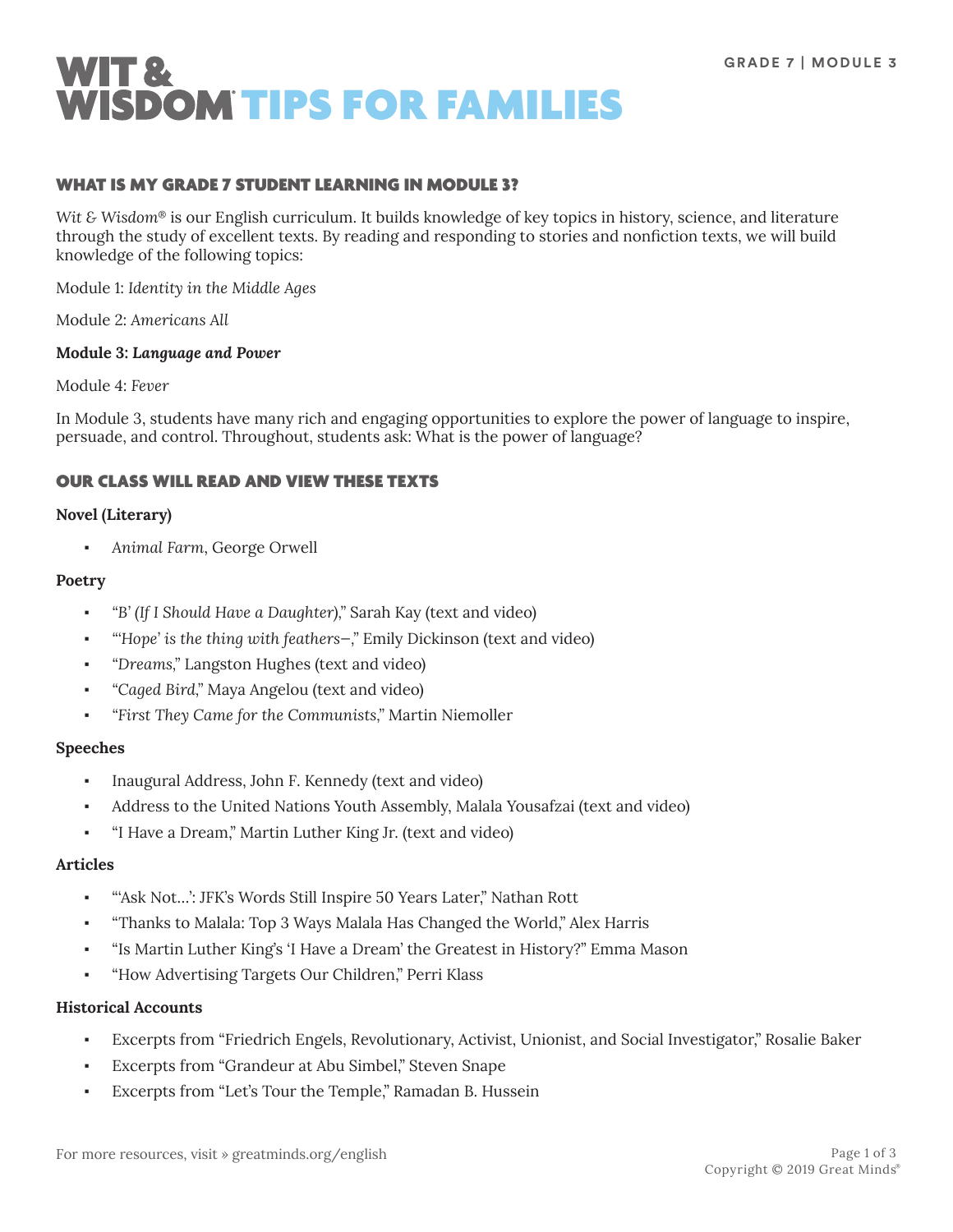# **Book Reviews**

- "In 1946, the *New Republic* Panned George Orwell's *Animal Farm*," George Soule
- Review of *Animal Farm*, Michael Berry
- Review of *Animal Farm*, Bapalapa2, student reviewer
- "Why You Should Read *Animal Farm*," Kainzow, blogger

## **Video**

- Video versions of poems and speeches
- Mini BIO-Joseph Stalin

## **Advertisements**

## **Propaganda Posters**

# OUR CLASS WILL VIEW PHOTOGRAPHS OF ANCIENT ARCHITECTURE AND SCULPTURE

- The Temple at Abu Simbel
- Great Sphinx at Giza

# OUR CLASS WILL ASK THESE QUESTIONS

- How and why does language inspire?
- How and why does language persuade?
- How and why is language dangerous?
- How and why does language influence thought and action?

# QUESTIONS TO ASK AT HOME

As your Grade 7 student reads, ask:

▪ What is the essential meaning, or most important message, in *Animal Farm*?

# BOOKS TO READ AT HOME

- The Family Romanov, Candace Fleming
- *Joseph Stalin*, Sean McCollum
- Stalin: Russia's Man of Steel, Albert Marrin
- *Between Shades of Gray*, Ruta Sepetys
- *Breaking Stalin's Nose*, Eugene Yelchin
- *The Red Umbrella*, Christina Diaz Gonzalez
- *The Endless Steppe*, Esther Hautzig
- *The Wall: Growing Up Behind the Iron Curtain*, Peter Sís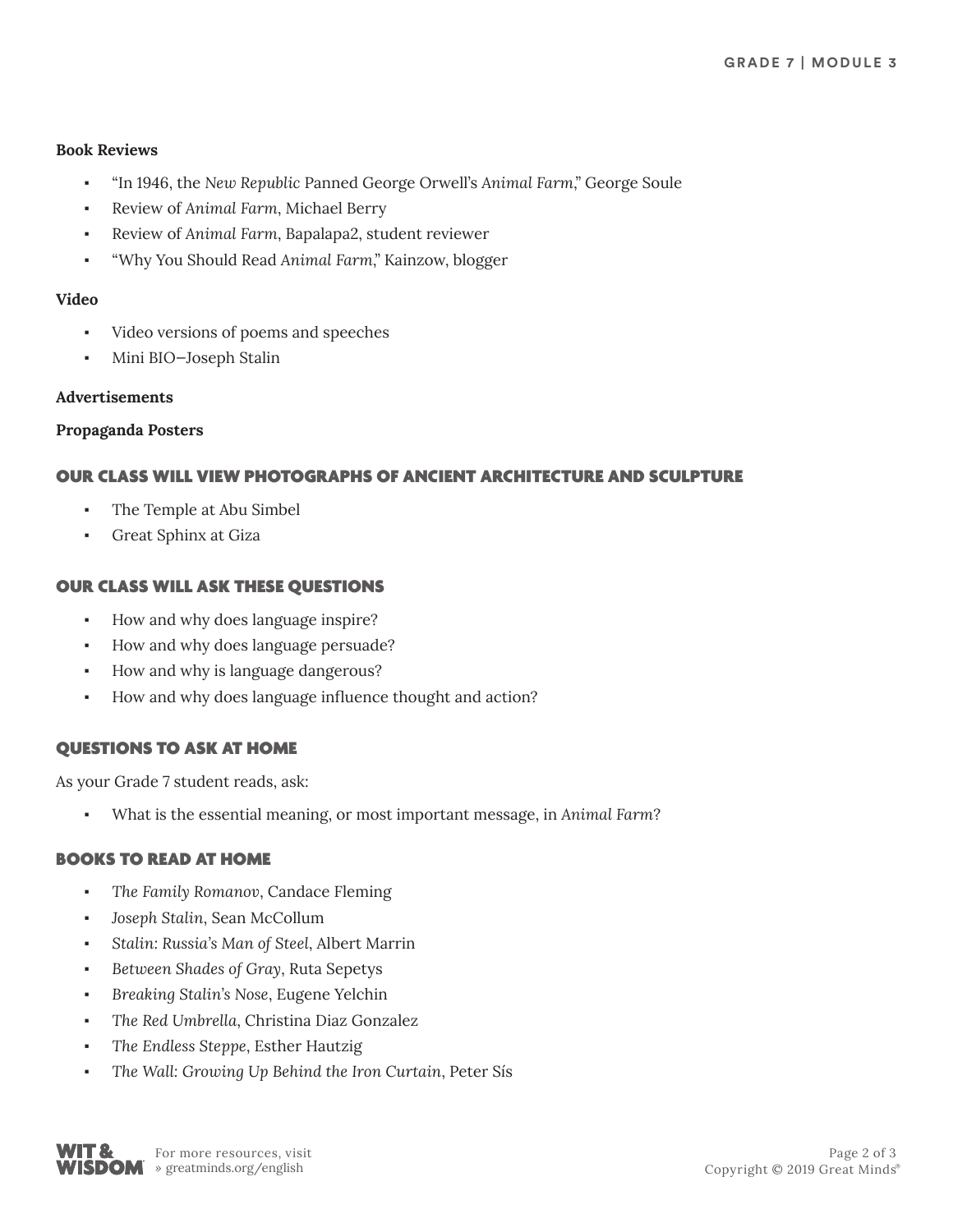# IDEAS FOR DISCUSSING THE POWER OF LANGUAGE

Spend some time together reading poetry, looking through the newspaper or a magazine, watching a political debate or political commercial, or looking at internet content. Identify examples of language being used to inspire emotion, persuade, or control. Ask questions such as the following:

- For poetry: What feelings does the poem inspire? What words, phrases, and images are especially powerful?
- For advertisements: How is the advertiser trying to persuade us? What techniques does the advertisement use?
- For politicians: What is the politician trying to convince us of or inspire us to believe? Are these appeals grounded in pathos, logos, or ethos?
- For all content: What is the message beneath the words? Who is the intended audience and what is the intended purpose?

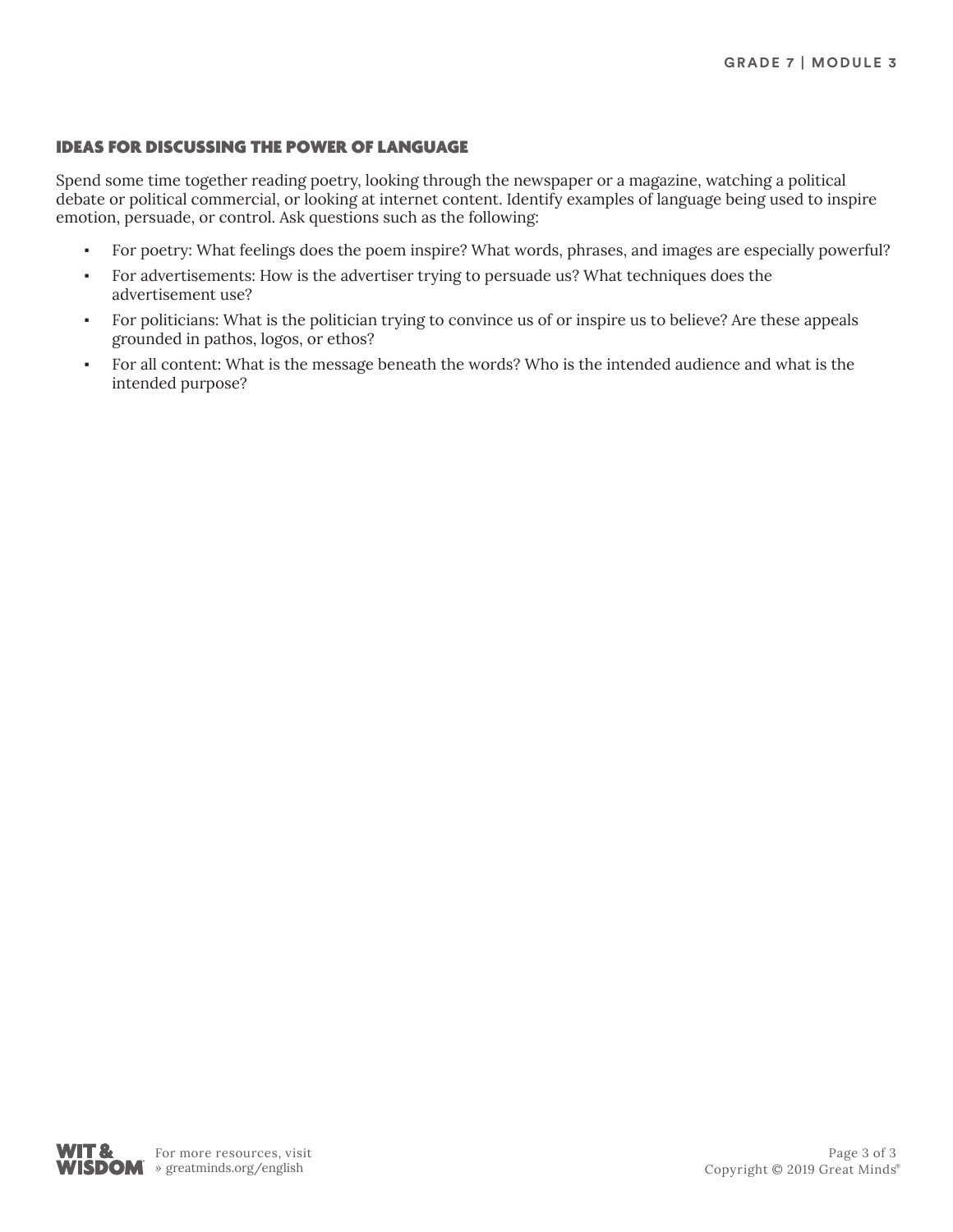

## WHAT IS MY GRADE 7 STUDENT LEARNING IN MODULE 4?

*Wit & Wisdom*® is our English curriculum. It builds knowledge of key topics in history, science, and literature through the study of excellent texts. By reading and responding to stories and nonfiction texts, we will build knowledge of the following topics:

Module 1: *Identity in the Middle Ages*

Module 2: *Americans All*

Module 3: *Language and Power*

### **Module 4:** *Fever*

In Module 4, students explore a powerful moment in American history, the yellow fever epidemic in Philadelphia in 1793, and use this crisis to explore human responses and to ask and investigate research questions. Throughout, students ask: How can times of crisis affect citizens and society?

# OUR CLASS WILL READ AND VIEW THESE TEXTS

### **Novel (Literary)**

▪ *Fever 1793*, Laurie Halse Anderson

### **Historical Account**

▪ *An American Plague*, Jim Murphy

#### **Paintings**

The Artist in His Museum, Charles Willson Peale

#### **Websites**

- "Yellow Fever," U.S. National Library of Medicine
- "Q&A," Jim Murphy

#### **Video**

▪ *Philadelphia: The Great Experiment*, History Making Productions

## OUR CLASS WILL ASK THESE QUESTIONS

- In what context did the yellow fever epidemic of 1793 emerge?
- What were the effects of the unfolding crisis on Philadelphia and its citizens?
- What did the crisis reveal about Philadelphia's citizens and society?
- How did people respond to the crisis?
- What is the story of the year?